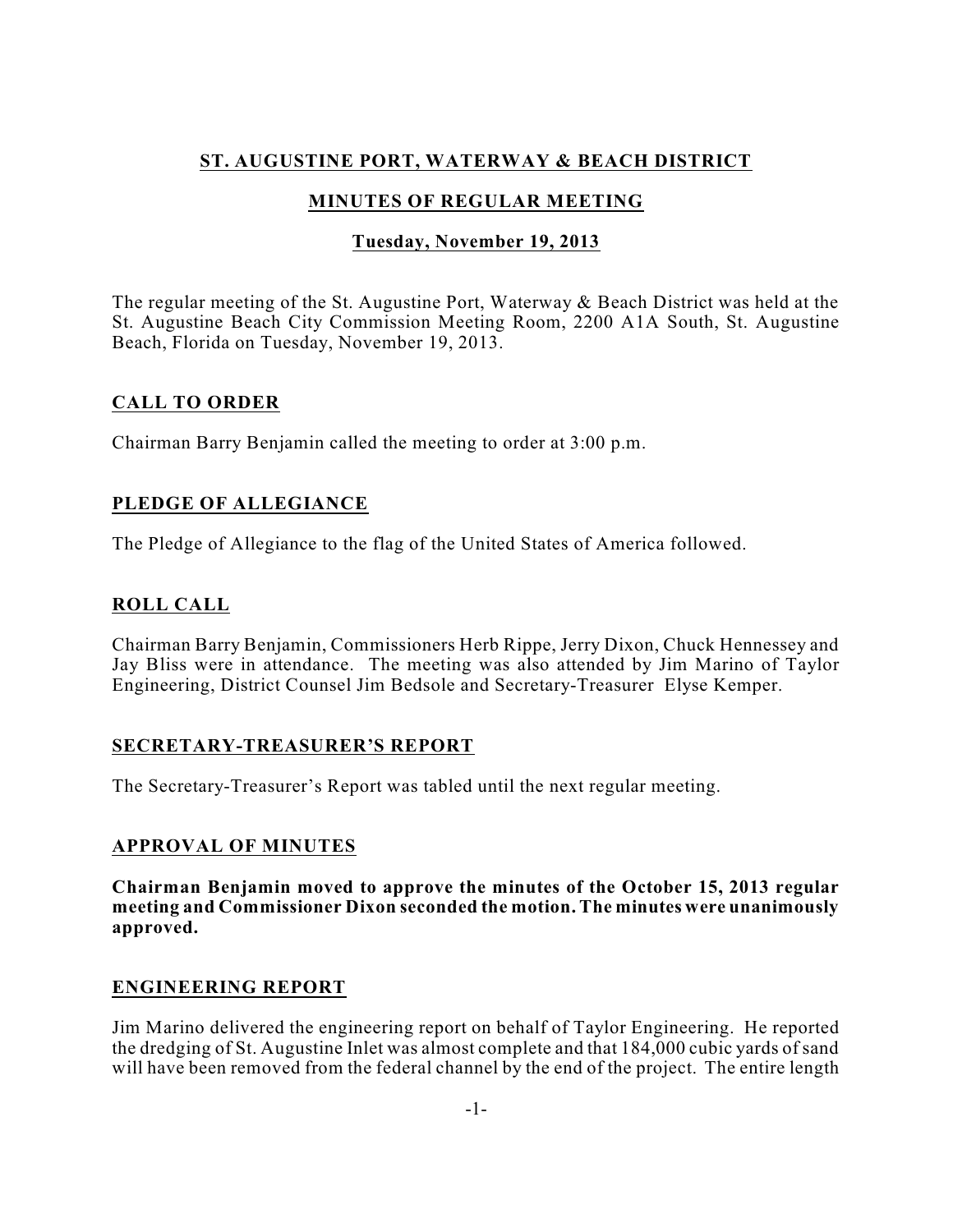of the channel is now at a minimum depth of 16 feet. All of the sand taken from the inlet has been deposited on the beach of Anastasia State Park between markers R127 and R131A.

He then announced the Florida Fish and Wildlife Conservation Commission (FWC) has issued the least tern incidental take permit for the Summer Haven River restoration project. He said the Friends of the Summer Haven River organization had received a copy of the permit and that the permit still needed to be signed by the District Chairman. FIND is expected to approve an easement allowing use of the spoil island in the Intracoastal Waterway (IW) in early 2014. Before FDEP can issue the final permit for the restoration project, the U.S. Fish and Wildlife Service must also approve. He said approval is expected by all agencies.

Commissioner Rippe asked about the status of the pending revision of the Inlet Management Plan. He said some of the interested parties in Vilano Beach have raised new concerns about the effects of dredging and the fact none of the sand from the recent channel project went to the north beaches. Mr. Marino said the review of the IMP by FDEP is still pending. Commissioner Dixon said placing sand to the north will be difficult because of the distance and the difficult access to private beaches. Commissioner Hennessey said booster pumps would be needed to pump sand so far and that they would need to be land-based. Commissioner Rippe said the inlet is in better condition now than at any time in the last 20 years.

### **OLD BUSINESS**

#### **Discussion regarding District Application for Assistance-Commissioner Hennessey**

Commissioner Hennessey asked that this item be tabled until the next regular meeting in January, 2014. Commissioner Rippe asked how the funding application process outlined in Commissioner Hennessey's proposal meshes with the process used by the Florida Inland Navigation District (FIND). Commissioner Dixon said applications for funding from FIND are submitted in March each year and are granted once annually. Applications to the Port District are often of this type but also of the ad hoc variety that may come only when the need arises. Rippe said any process adopted by the District should work for both types of requests, and coincide with FIND's process, as well.

### **NEW BUSINESS**

#### **A. Timing of future officer elections - Commissioner Rippe**

Commissioner Rippe discussed the timing of elections for Board officers. Counsel Jim Bedsole told the Board the District's charter calls for elections after new commissioners are seated, which is every other year.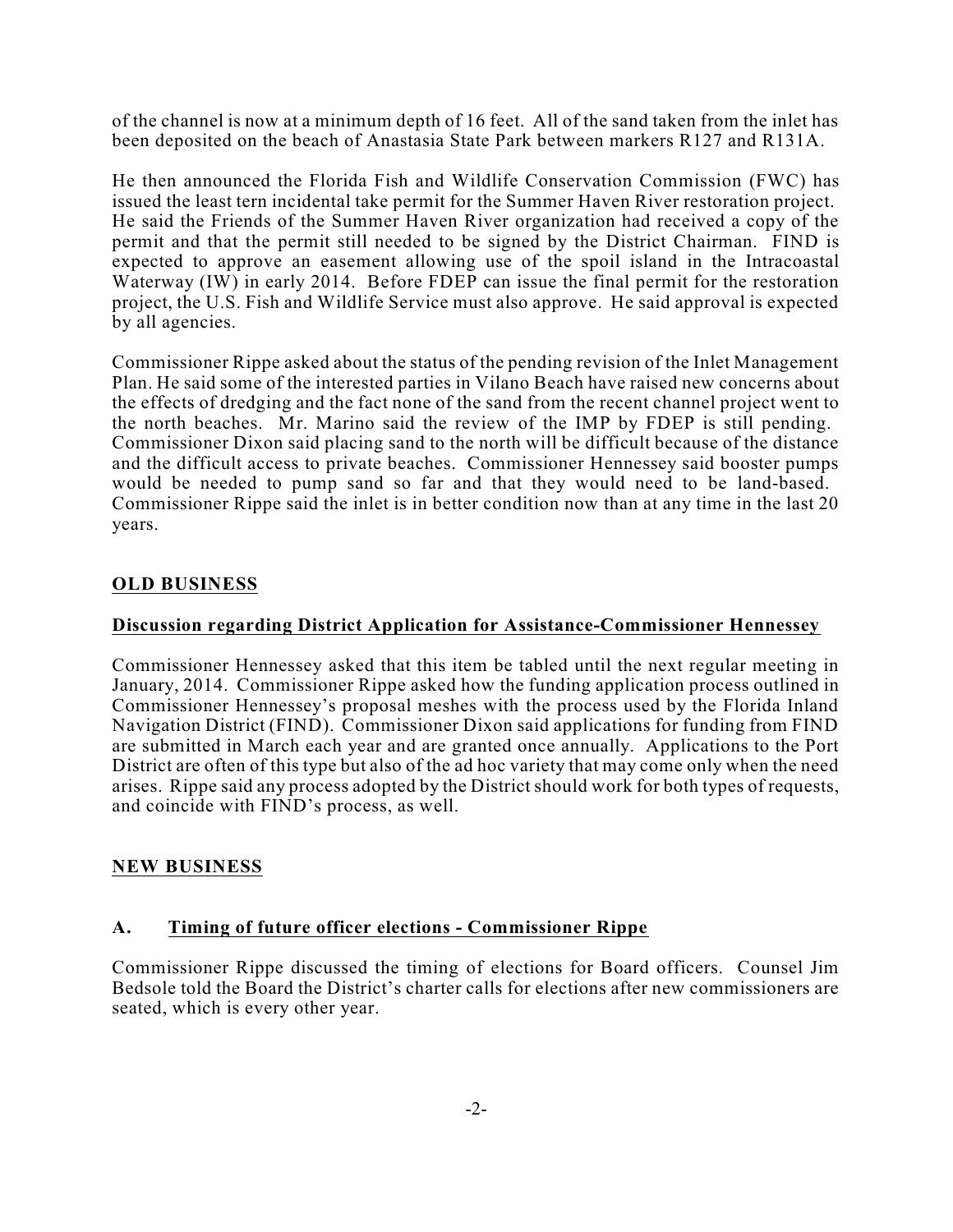## **B. Discussion regarding National Maritime Heritage - Commissioner Rippe**

Commissioner Rippe discussed the issue of the National Maritime Heritage area designation requested by a local organization. He reminded the Board it had issued a conditional letter of support several years ago which supported the designation if such did not create any new restrictions on development within the area designated. He said he had contacted the leaders of the group and was convinced they intend to abide by the restrictions in the District's conditional letter of support. Commissioner Dixon said the St. Augustine City Commission supports the designation if the conditions proposed by the District are followed. Commissioner Bliss said the District should reiterate its position in another conditional letter of support. A concensus of commissioners directed counsel to draft such a letter and present it for review at the next meeting.

## **C. Discussion regarding event fees on public property - Commissioner Dixon**

Commissioner Dixon discussed a recent decision by the City of St. Augustine to charge the expenses of special events to the organizations holding the events. In doing so, the City exempted many events but did not exempt the Regatta of Lights, held by St. Augustine Yacht Club and sponsored by the District. He said the District has given the City a half-million dollars in the past decade and that the Regatta should have received an exemption. The City will vote on the exemption at its next meeting.

## **PUBLIC COMMENT**

Jim Piggott, City of St. Augustine, reported two boats had been damaged in the recent northeaster when they dragged anchors in Matanzas Bay. One of the vessels sank beneath the Bridge of Lions. Commissioner Bliss mentioned the owner of a boat removed from the San Sebastian River had sued the City in federal court. Steve Fricke, St. Augustine Police Department, said the owner's boat had been removed from the water because it leaked fuel.

### **On a motion by Commissioner Bliss, seconded by Commissioner Rippe, the Board unanimously voted to cancel the December, 2014 regular meeting.**

Mr. Piggott said FWC is deciding whether to extend St. Augustine's maritime pilot program. He said the City had received a high number of responses to a survey about the mooring regulation program. Commissioner Bliss said the current program endsin July, 2014 and that FWC could extend it by up to three years. Mr. Piggott said the City wants to extend the program. Commissioner Benjamin said the mooring fields and the pilot program have been a benefit to the boating community. Bob Masterson, Pelican Reef Drive, said the mooring fields have been a relief to people like himself who own docks on Matanzas Bay. Commissioner Dixon said the pilot program'srules against anchoring near existing docks has added a good safety factor.